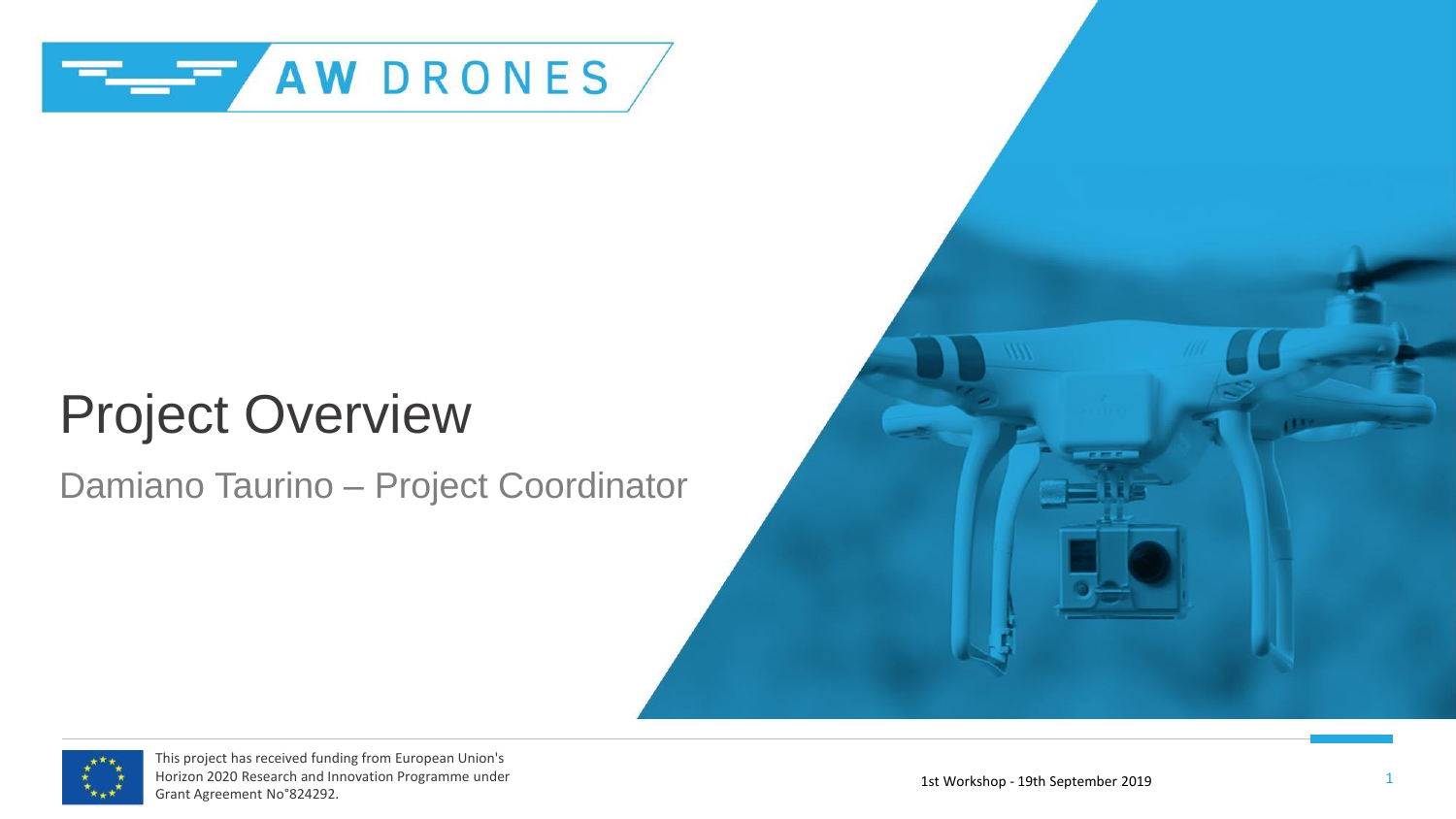

**Outline** 

What is AW-Drones?

**Objectives** 

Methodology

Scope

Involvement of external experts

Expected Outcomes



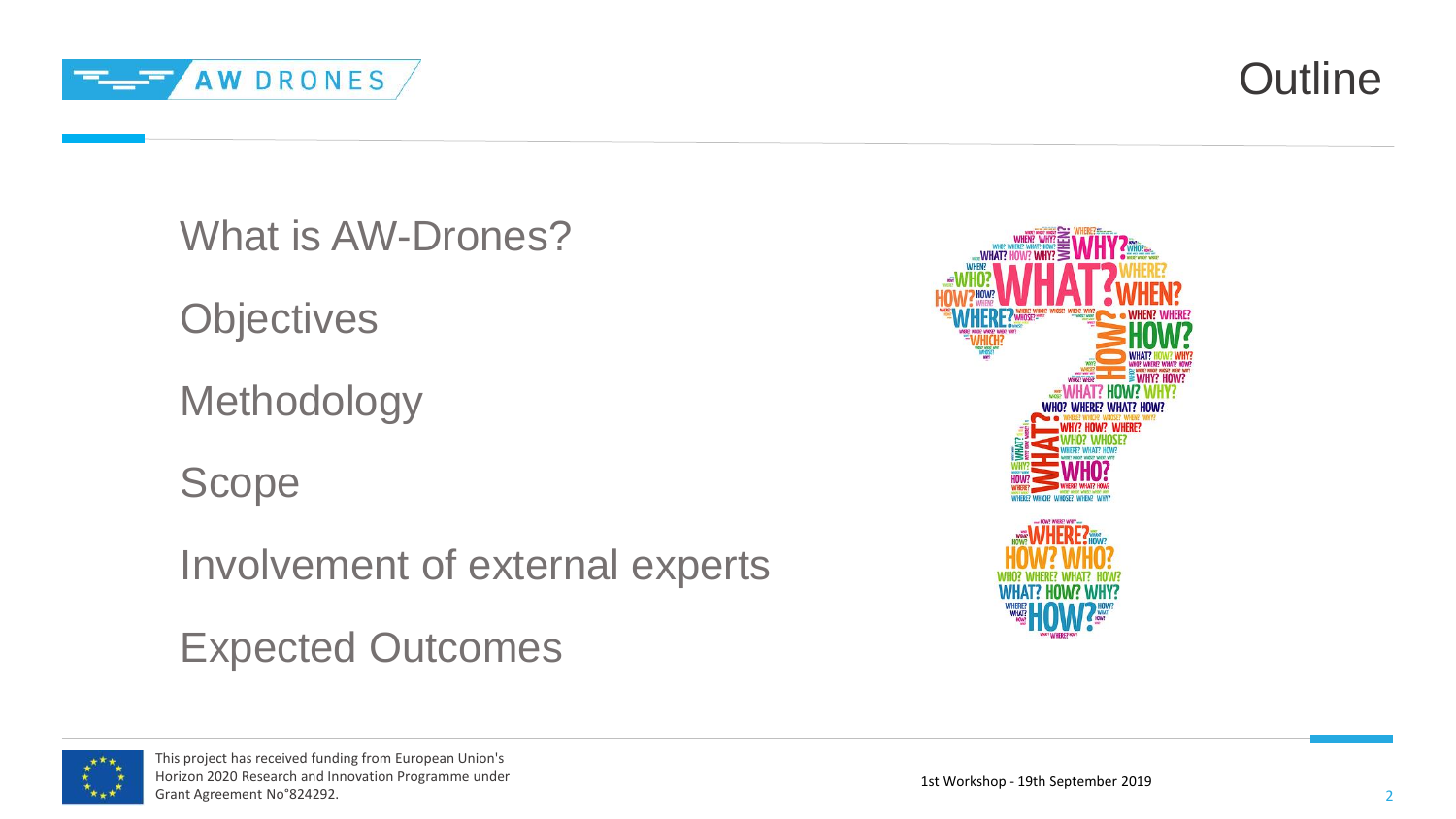

AW-Drones is a **3-years** Coordination and support action (CSA) funded under the EU H2020 program.



This project has received funding from European Union's Horizon 2020 Research and Innovation Programme under Grant Agreement No°824292.



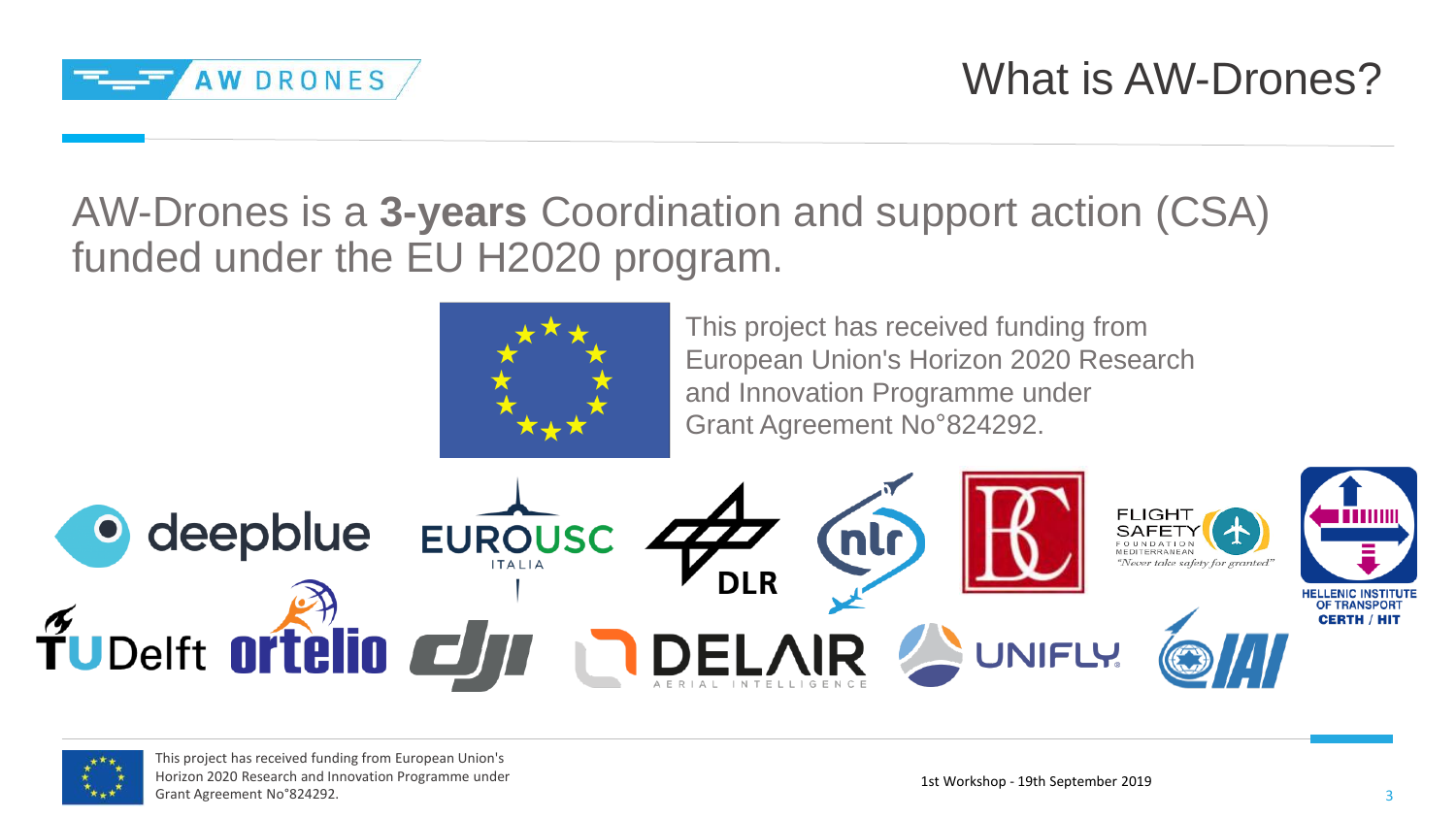

- **Collect information** on on-going and planned work with regards to technical and operational **standards** developed for drones worldwide
- Carry out a **critical assessment/benchmarking** of all collected data to identify best practices, gaps, bottlenecks and applicability **… in other words a "metastandard"**
- Propose and **validate** a well-reasoned set of standards for each category of drone operations
- **Engage** with key stakeholders and end-users, i.e. representatives of the whole drone value chain

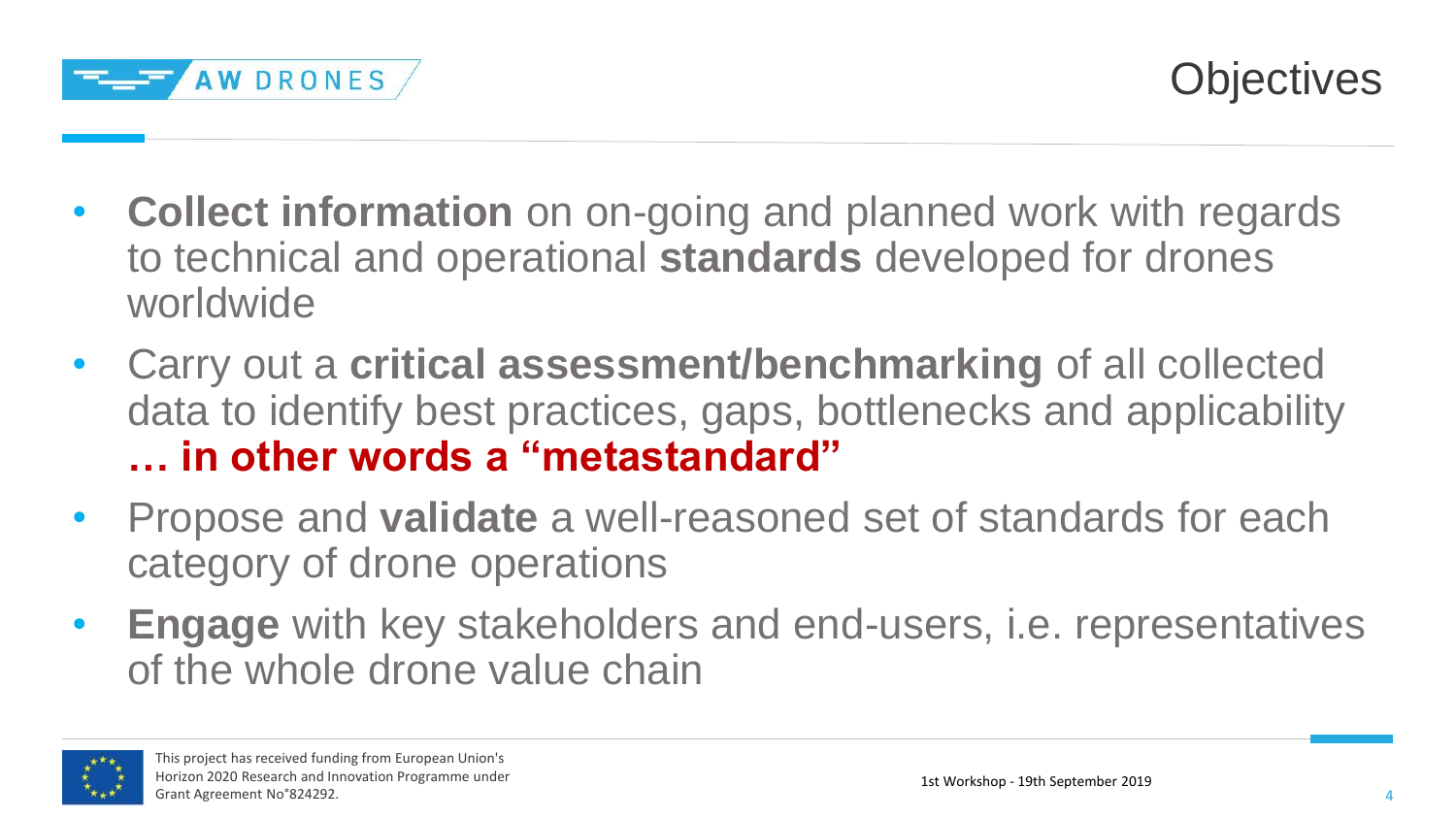

### Methodology – Collecting and categorizing

**Collection of drone standards**

→ **airworthiness**, operations & procedures, ….

EUSCG RDP ANSI Roadmap

**Collection of drone-related and applicable general standards** EUROCAE, RTCA, ISO, ASTM, ASD-STAN, …

 $\rightarrow$  component, subcategories, industrial level

**Assessment of standards - categorization** & **evaluation**

 $\rightarrow$  maturity, safety, cost, suitability ...

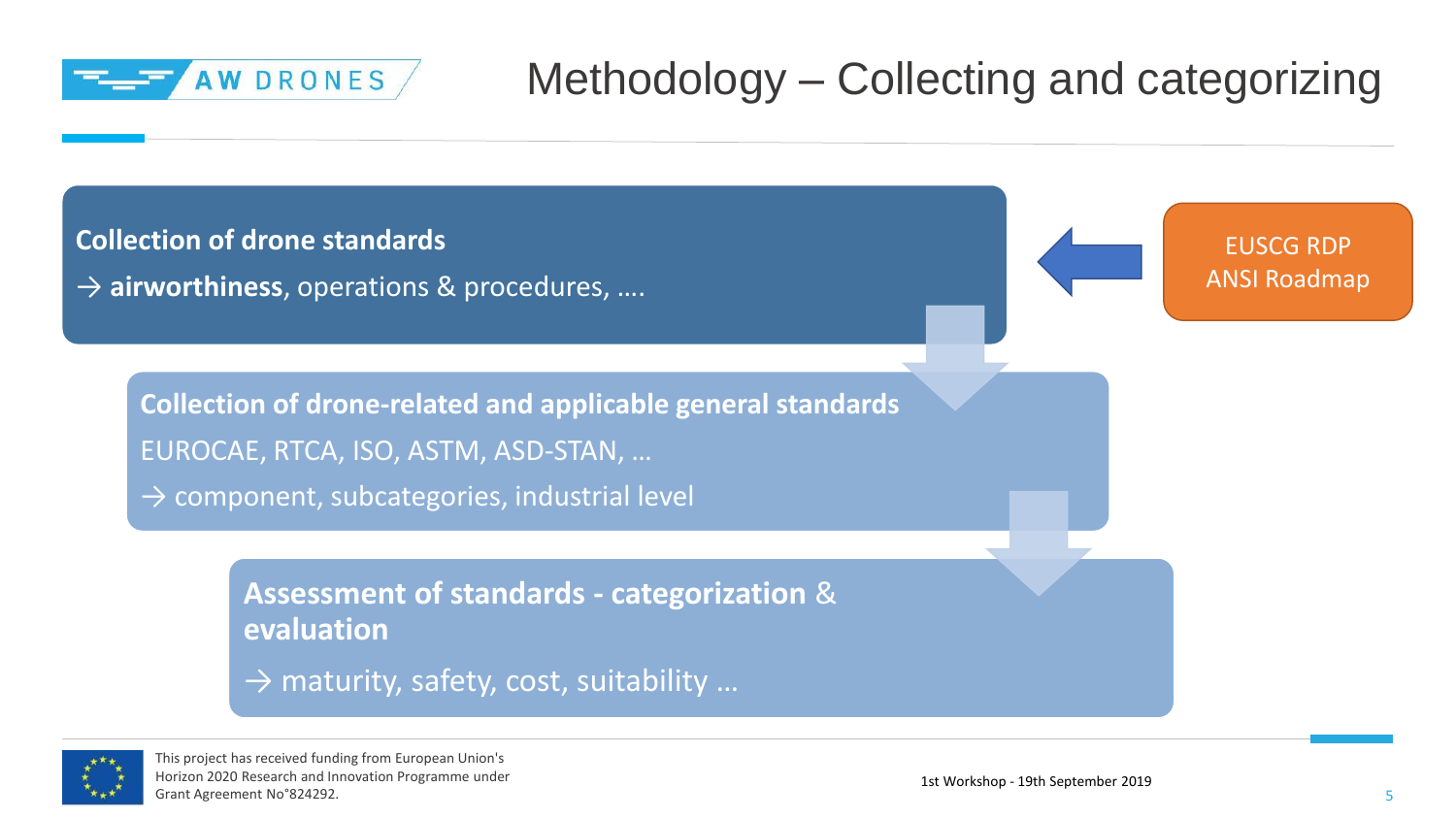#### Methodology - Developing a "meta" standard AW DRONES



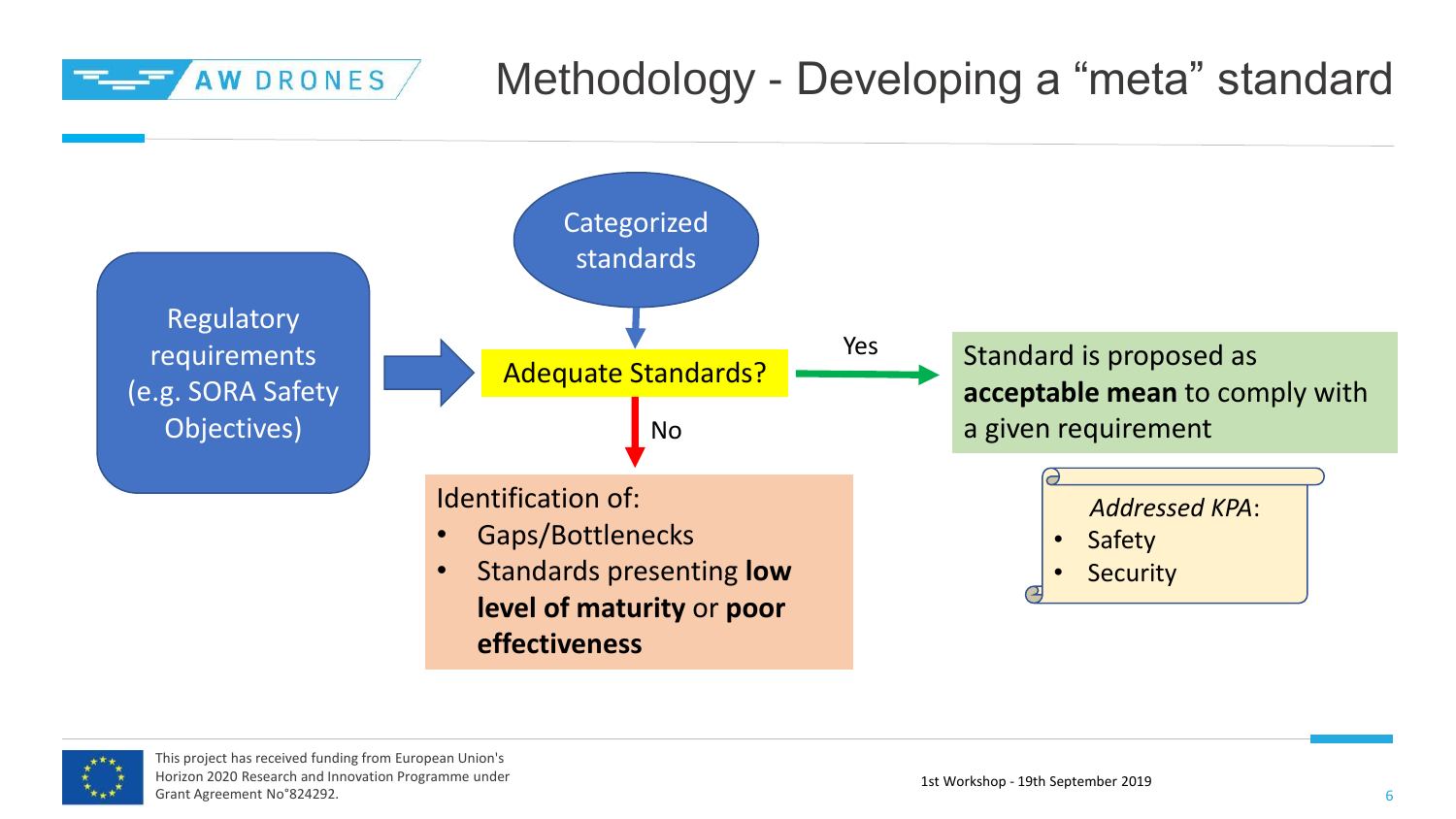

- Year 1: Standards required to support effectively the Specific Operations Risk Assessment (**SORA**) methodology
- Year 2: Standards supporting the development of **U-Space** in Europe
- Year 3: Standards needed to support the operation of **highly automated UAS** and to ensure that they can be operated safely in a variety of applications



**Iterative approach**  throughout the project duration

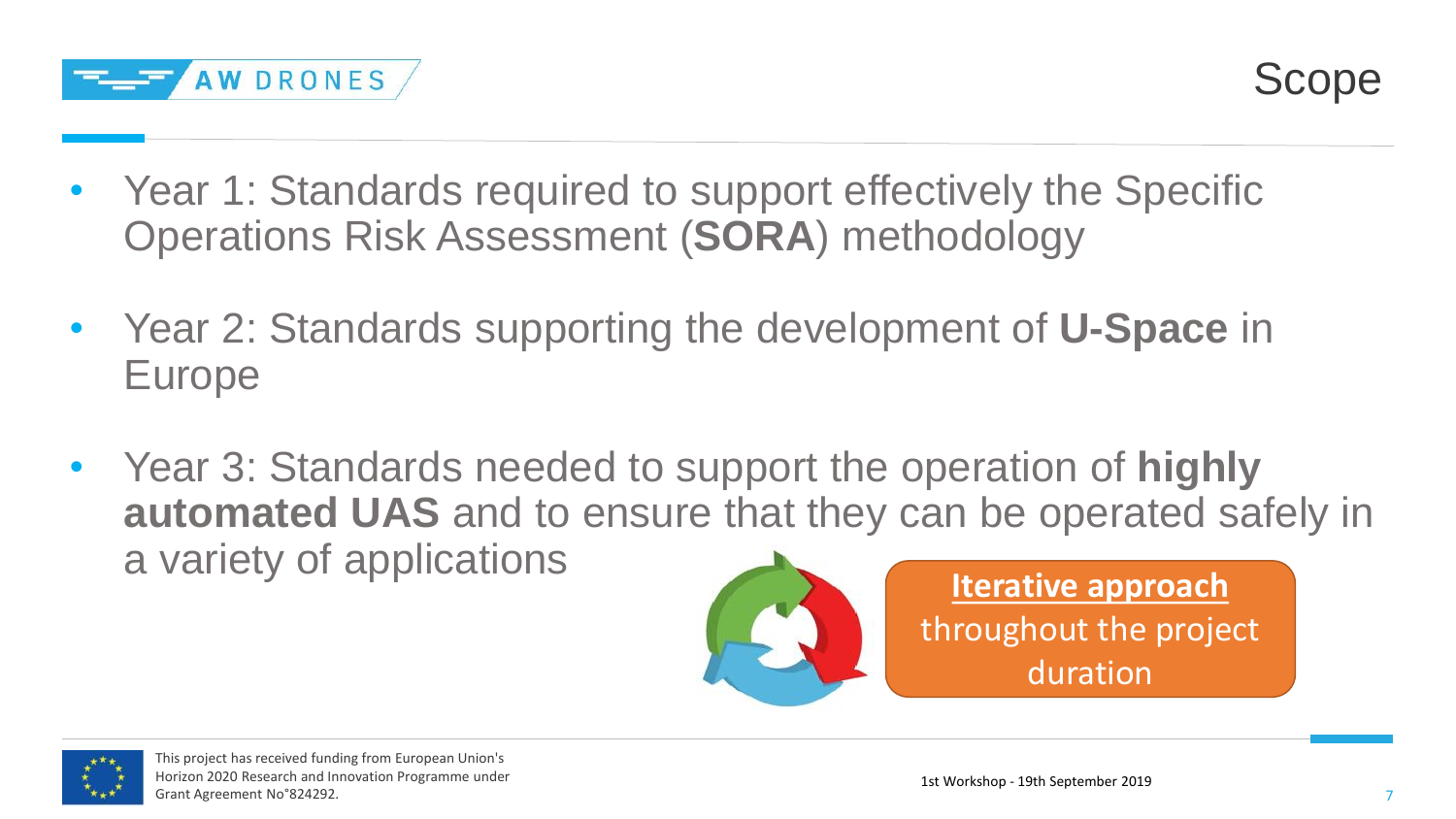

#### **Stakeholders**

- European Commission (DG-MOVE, INEA)
- EASA
- CAA Representatives
- Standard Making Bodies Representatives
	- EUROCAE, RTCA, ISO, ASTM, ASD-STAN, …
- UAS Manufacturers
- UAS Operators
- UTM Service Providers
- Research and Academia
- ... do not feel left out!

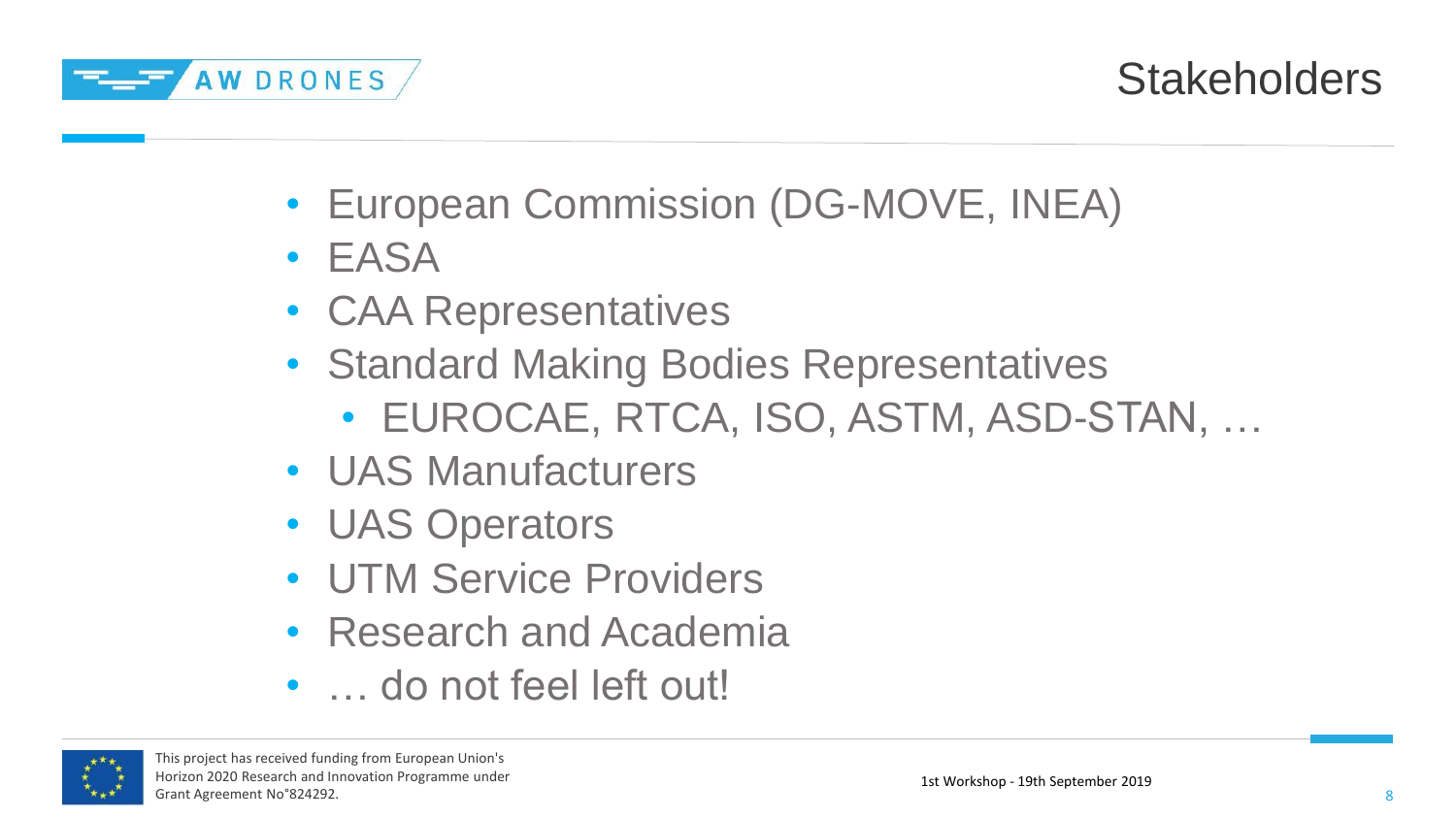

Stakeholders involvement

1. As source of information for data collection

**Collection of drone standards** → **airworthiness**, operations & procedures, ….

EUSCG RDP ANSI Roadmap

**Collection of drone-related and applicable general standards** EUROCAE, RTCA, ISO, ASTM, ASD-STAN, …

 $\rightarrow$  component, subcategories, industrial level

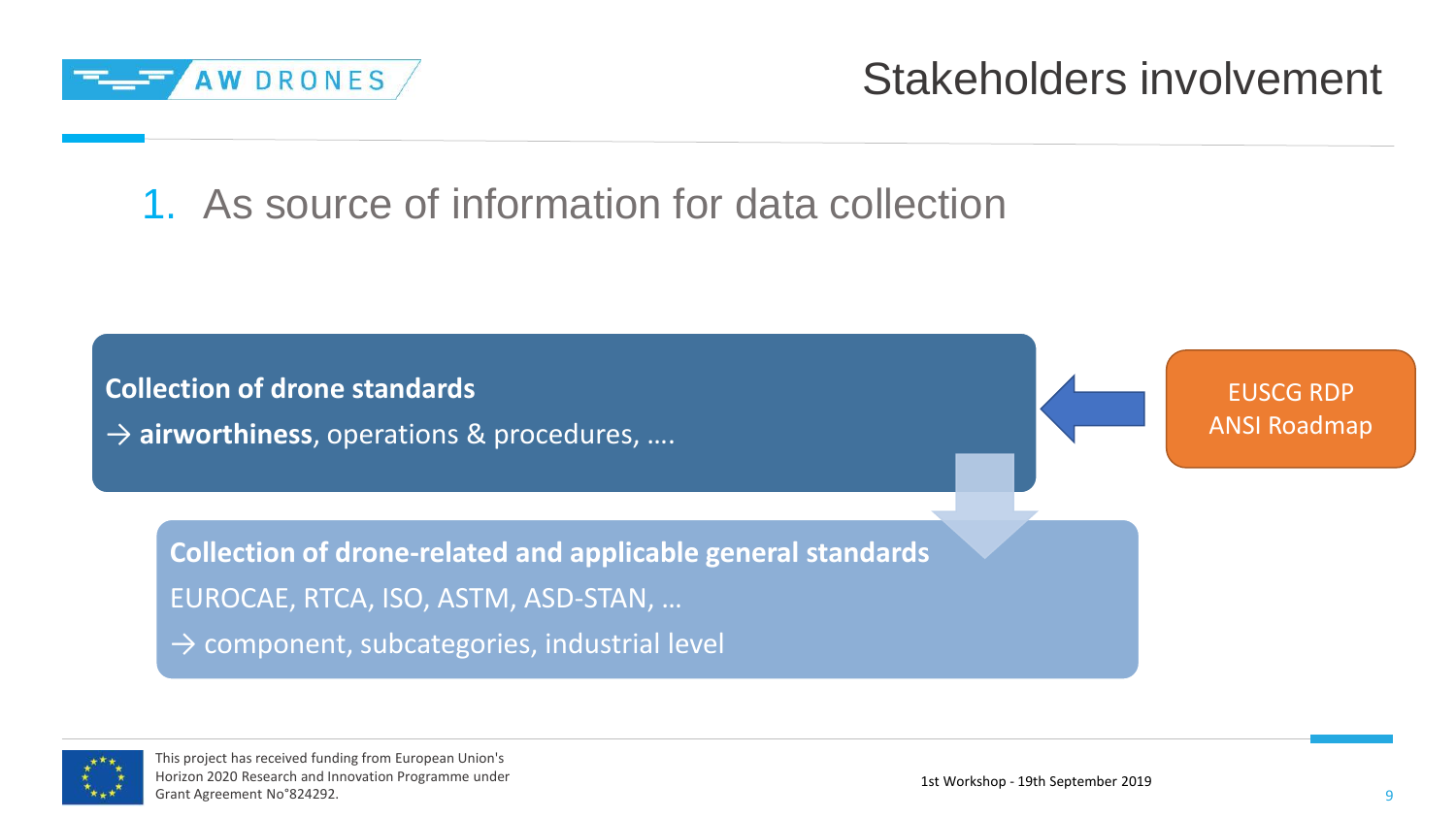

2. As source of feedback about methodology, standards assessment, correctness and completeness of information, etc.

> By means of **workshops**, online surveys, ad-hoc round-tables, interactions on the social-media, etc.

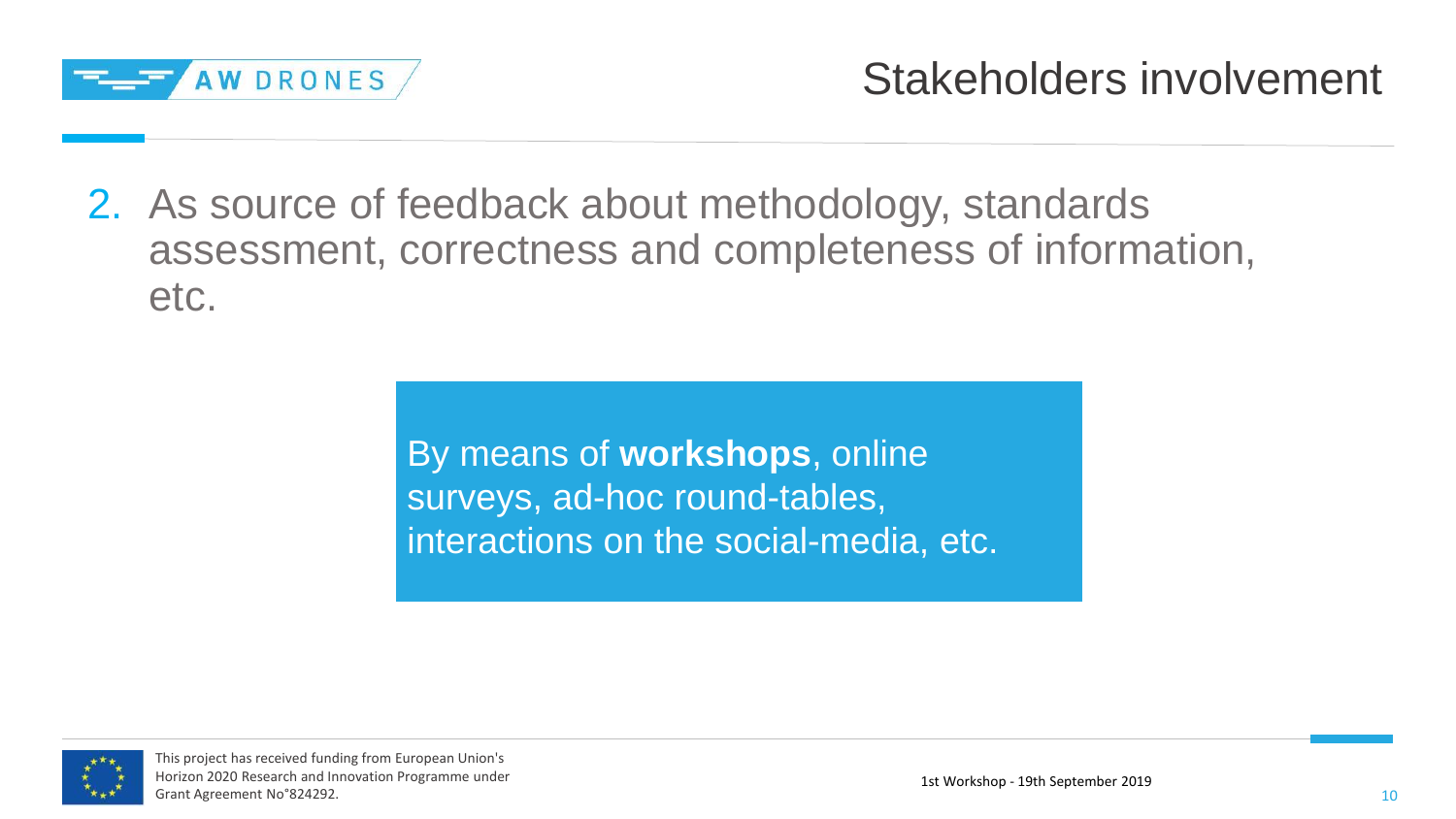

2. As source of feedback about methodology, standards assessment, correctness and completeness of information, etc.





This project has received funding from European Union's Horizon 2020 Research and Innovation Programme under Grant Agreement No°824292.

izquotes.com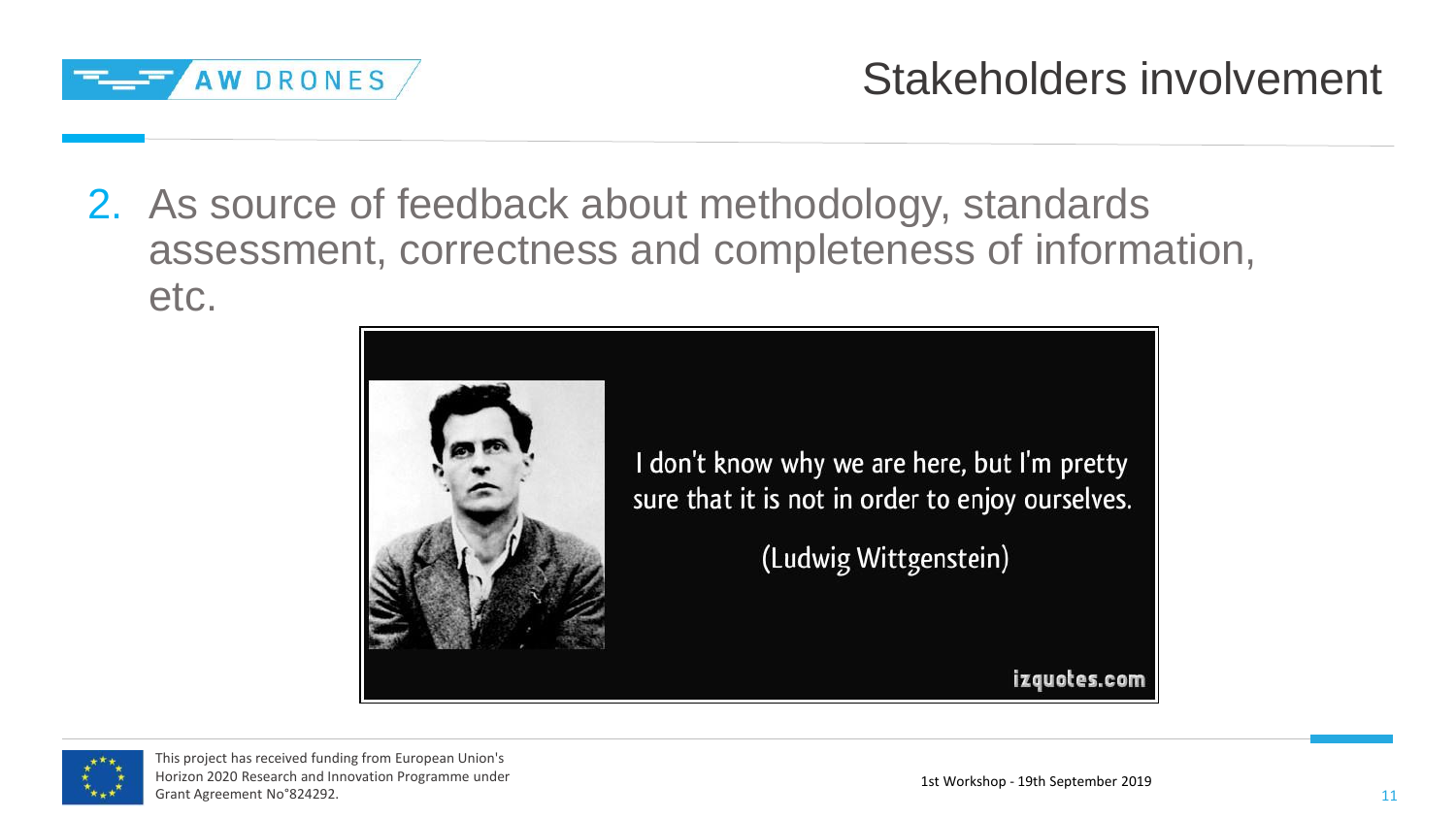

- Additional External experts will be able to contribute through:
	- Online surveys
	- Public Workshops
		- **Workshop 1 (today)**: Overview of the collected set of standards to support effectively the Specific Operations Risk Assessment (SORA) methodology
		- **Workshop 2 (June 2020)**: Overview of the collected set of standards to support U-Space implementation
		- **Workshop 3 (June-July 2021)**: Overview of the collected set of standards/principles for Autonomous UAS certification

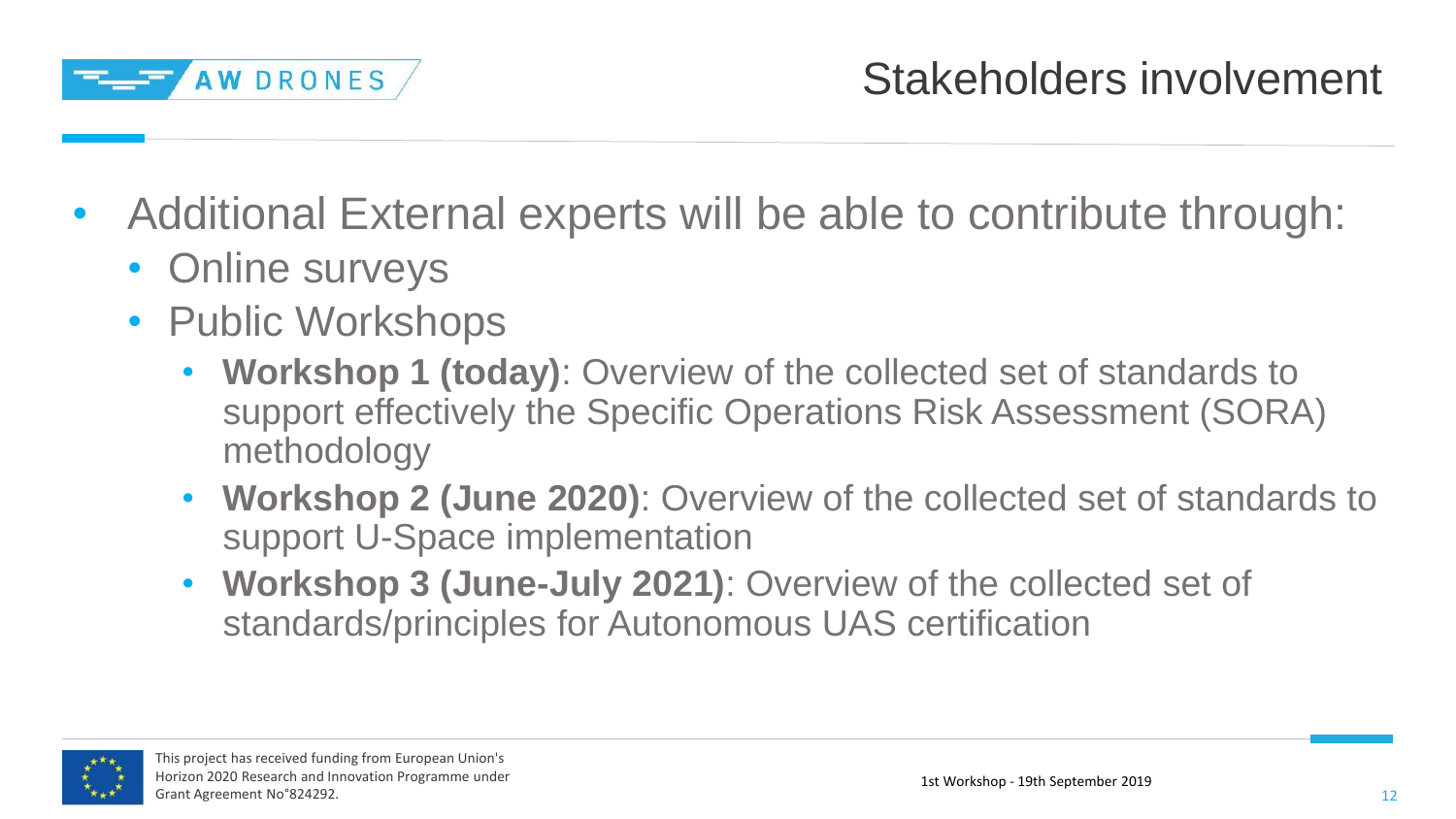

- AW-Drones has a dedicated link with the EC and EASA:
	- Mutual awareness about activities of common interest
	- Shared timeline following the regulatory roadmap
	- One collaborative workshop already took place last June in Cologne, others will follow shortly



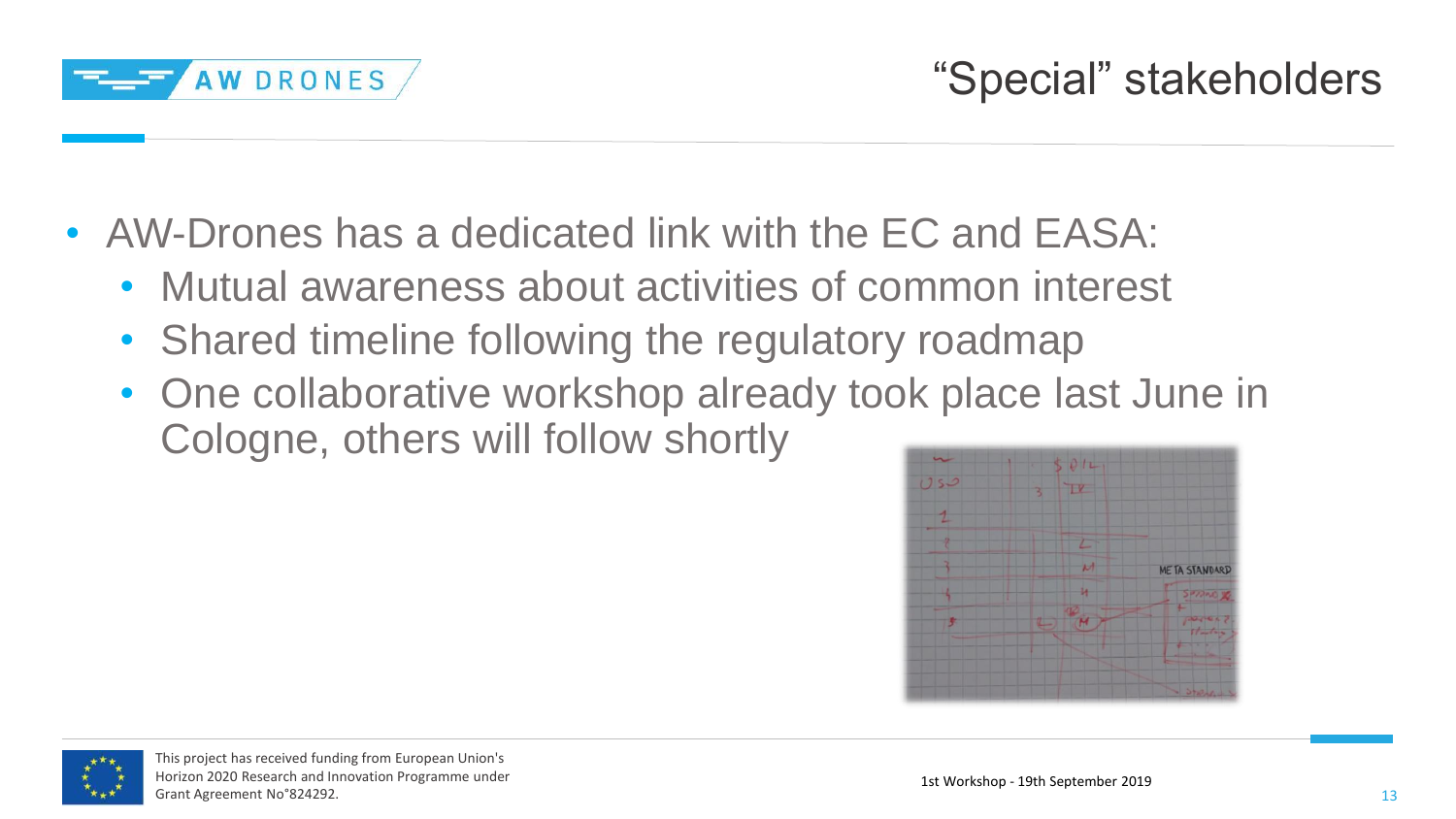

#### Project timeline



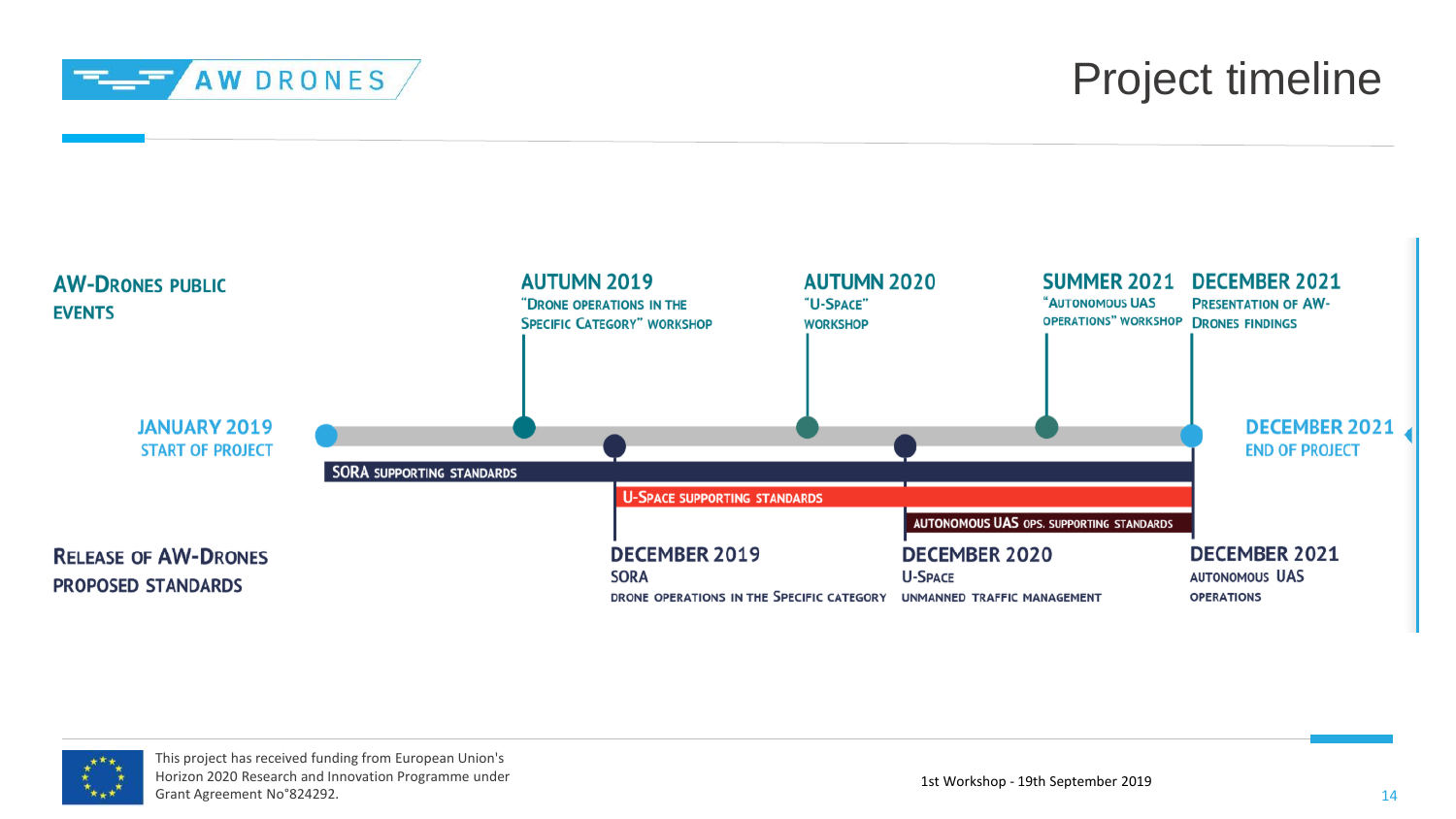

- A **yearly report** about "State-of-the-Art" of standards for UAS
- A yearly report containing a **"well-reasoned" set of standards:**
	- Applicability
	- Maturity
	- KPA Effectiveness
- An **open repository** containing structured information about technical rules, procedures and standards for drones worldwide, including applicability to different UAS OPS categories and different SAIL = **metastandard**

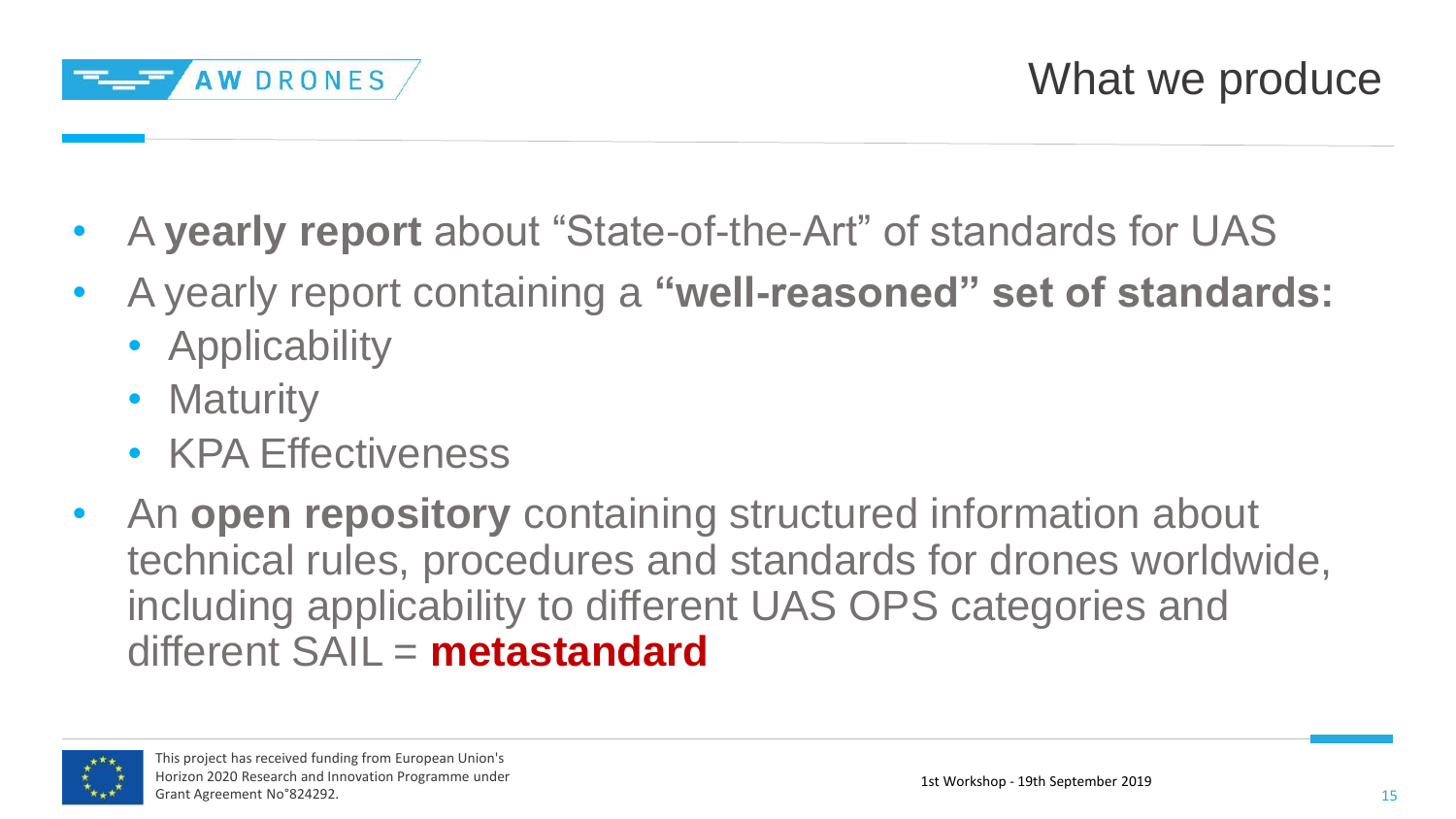

- AW-Drones does not draft UAS regulation
- AW-Drones does not produce UAS standards
- AW-Drones does not assess the technical quality of UAS standards

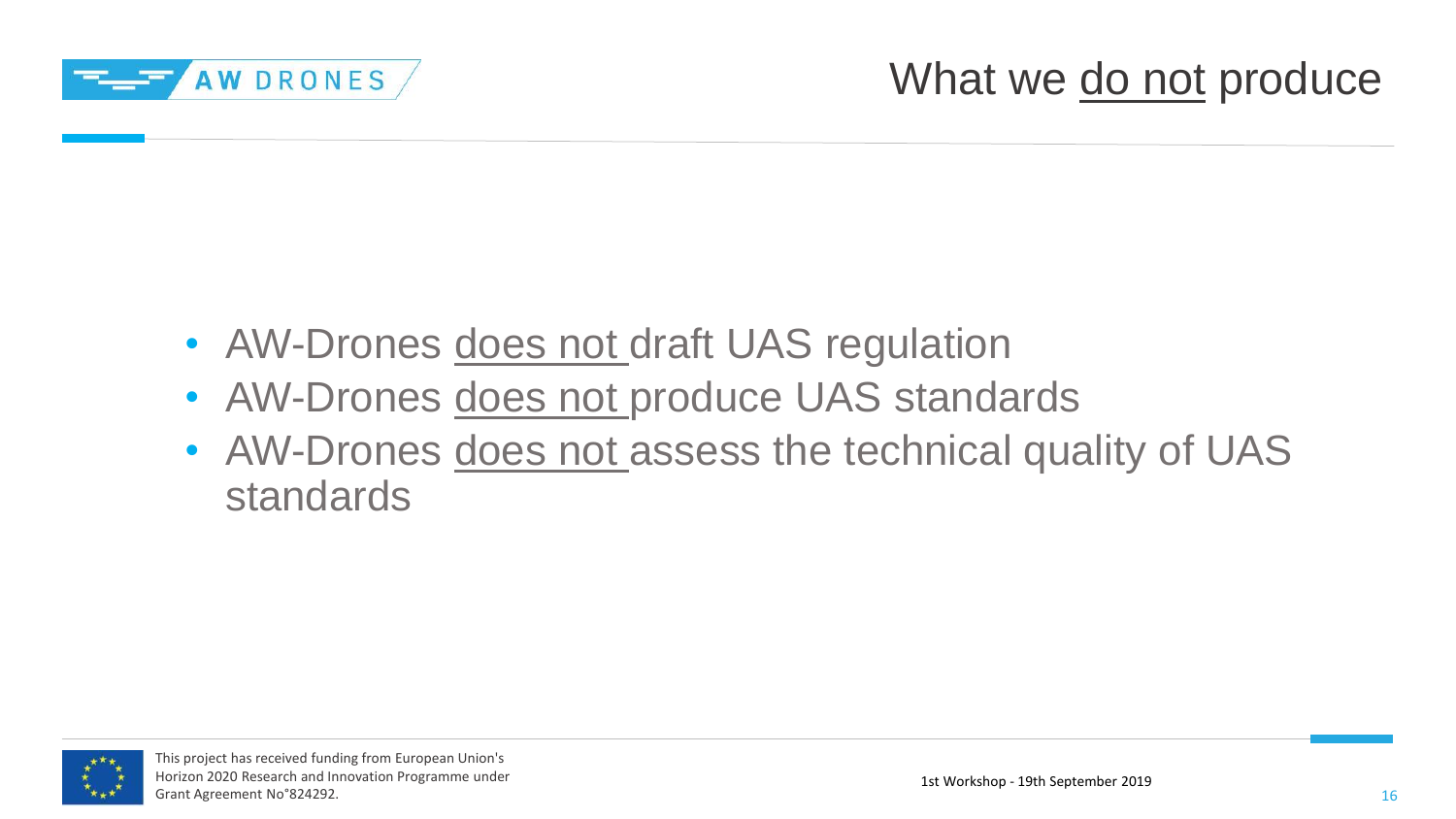

# **WHO? WHERE? WHAT? HOW? OW? WHERE?**

Questions?



This project has received funding from European Union's Horizon 2020 Research and Innovation Programme under Grant Agreement No°824292.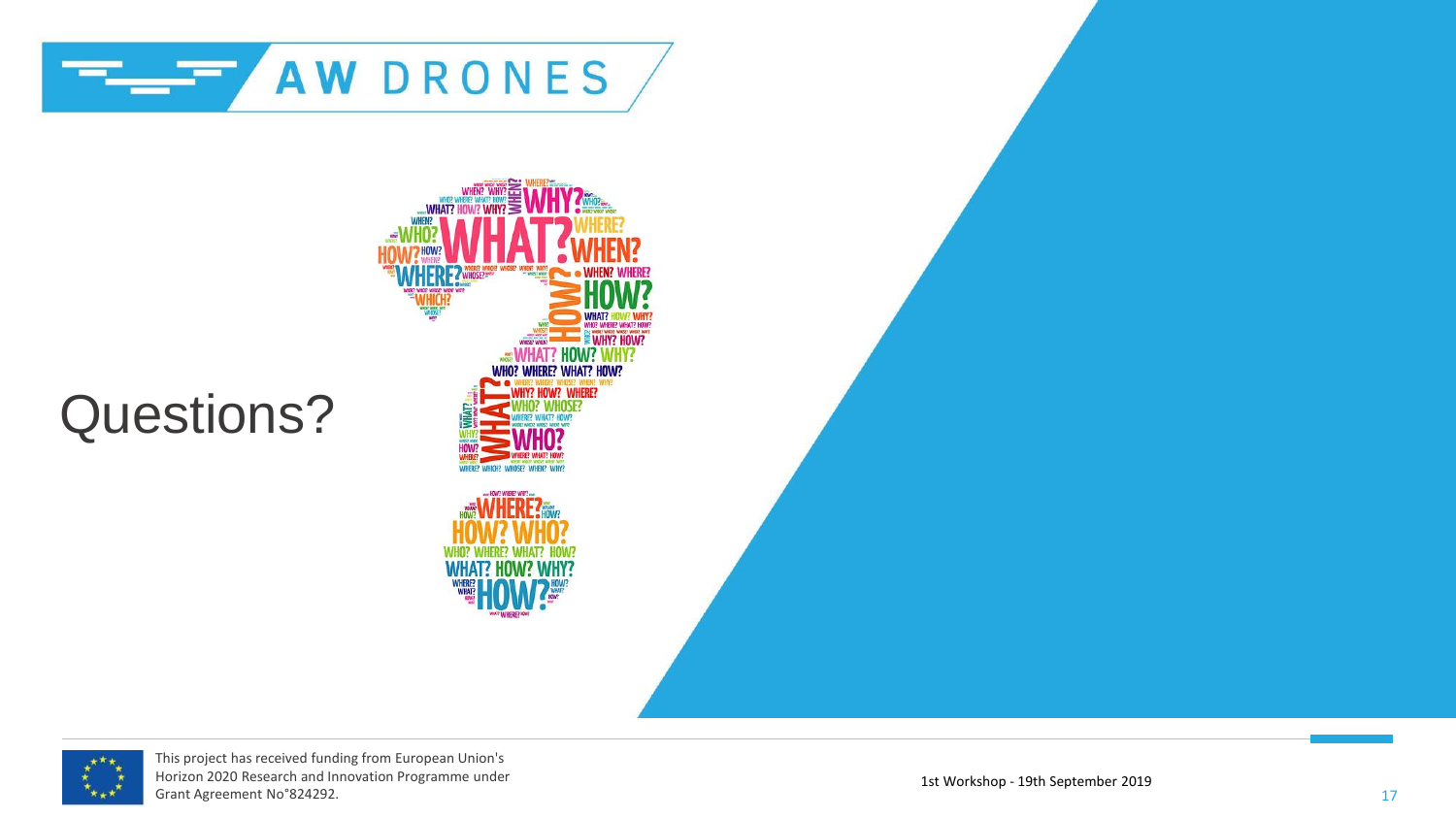





<http://www.aw-drones.eu/>







This project has received funding from European Union's Horizon 2020 Research and Innovation Programme under Grant Agreement No°824292.